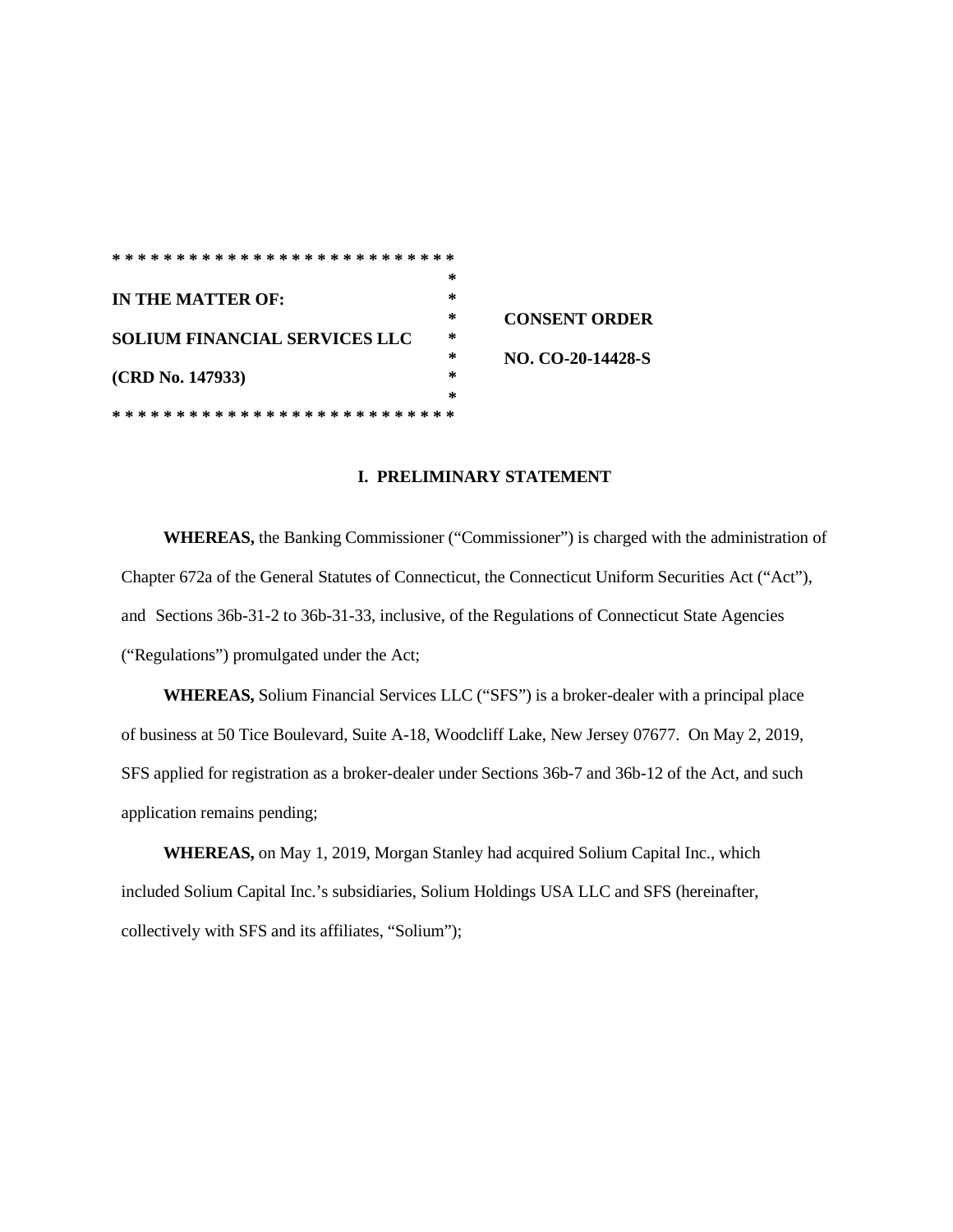**WHEREAS,** Solium's business focuses on providing equity plan administration software to employers. Employee-participants of employer-sponsored equity plans that utilize Solium's software can view and track the options and shares issued to them by their employers. If an employeeparticipant residing in Connecticut requests an exercise or liquidation through Solium's software, SFS would then transmit an order in the relevant account at a clearing broker-dealer registered in Connecticut and then route the proceeds to the employee-participant's accounts. SFS would receive a share of the commissions earned on these transactions. SFS does not provide advice to employeeparticipants or solicit transactions in any manner;

**WHEREAS**, after the acquisition by Morgan Stanley, SFS self-reported to state securities regulators that it had transmitted certain securities orders in certain jurisdictions at a time when SFS was not registered as a broker-dealer in such jurisdictions;

**WHEREAS**, members of the North American Securities Administrators Association, Inc. ("NASAA"), with Alabama serving as the lead state (collectively, the "State Regulators") conducted a coordinated investigation of SFS to determine whether SFS' activity was in violation of the relevant jurisdictions' broker-dealer registration requirements;

**WHEREAS**, Section 36b-31(c) of the Act authorizes the Commissioner to cooperate with the securities agencies or administrators of other states with a view toward, among other things, conducting joint investigations and sharing and exchanging information and documents;

**WHEREAS**, SFS has cooperated during the course of the investigation and has agreed to resolve the investigation with the State Regulators;

**WHEREAS,** a result of the foregoing investigation, the State Regulators, including the Commissioner, ascertained that, from at least January 2009 to date, SFS transmitted orders for employee-participants residing in Connecticut at a time when SFS was not registered as a brokerdealer under the Act;

**WHEREAS,** the Commissioner has reason to believe that the foregoing conduct violates Section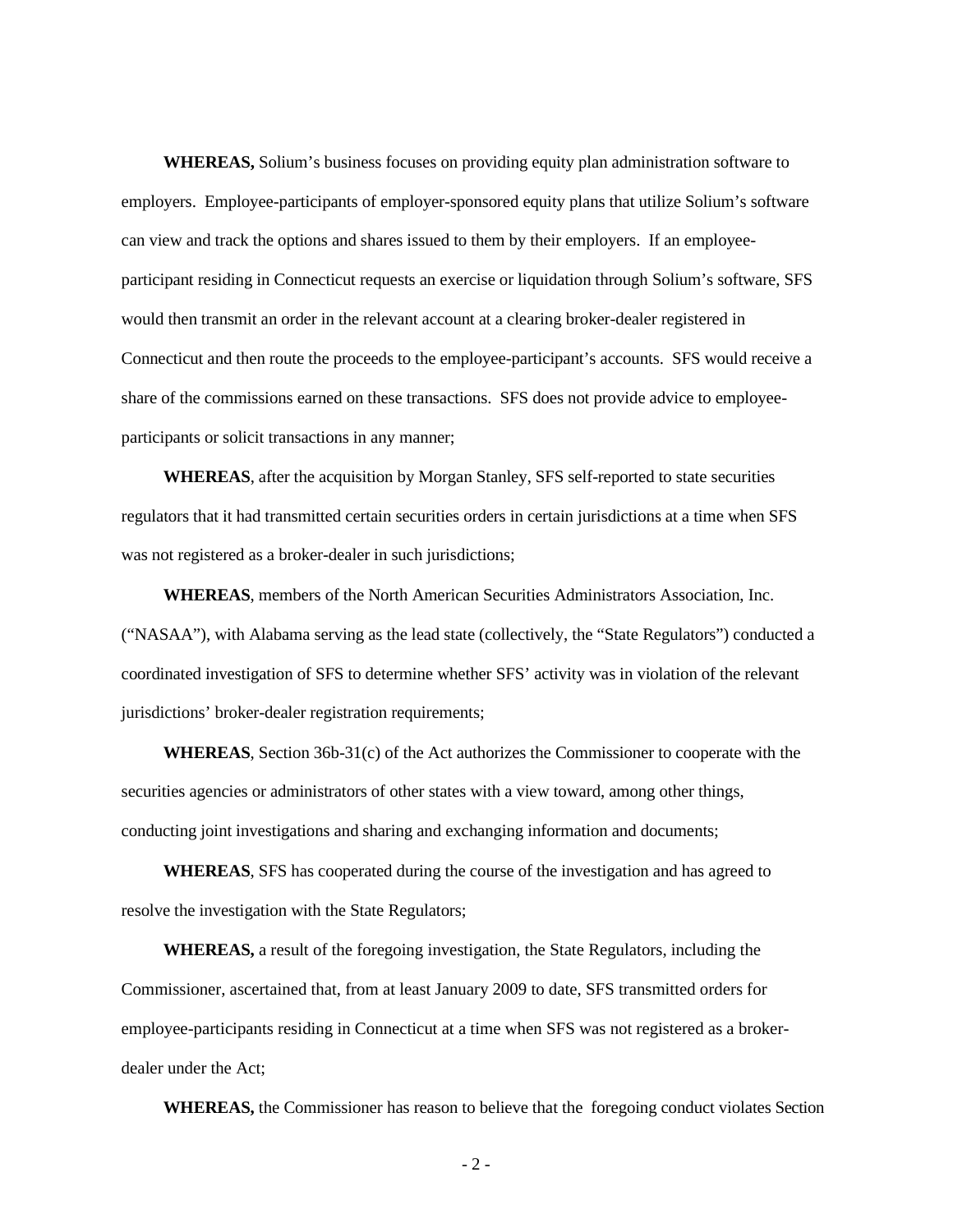36b-6(a) of the Act, and would support administrative proceedings against SFS under Sections 36b-15 and 36b-27 of the Act;

**WHEREAS,** Section 36b-31(a) of the Act provides, in relevant part, that "[t]he commissioner may from time to time make . . . such . . . orders as are necessary to carry out the provisions of sections 36b-2 to 36b-34, inclusive";

**WHEREAS,** Section 36b-31(b) of the Act provides, in relevant part, that "[n]o . . . order may be made . . . unless the commissioner finds that the action is necessary or appropriate in the public interest or for the protection of investors and consistent with the purposes fairly intended by the policy and provisions of sections 36b-2 to 36b-34, inclusive";

**WHEREAS,** an administrative proceeding initiated under Section 36b-15 of the Act and Section 36b-27 of the Act would constitute a "contested case" within the meaning of Section 4- 166(4) of the General Statutes of Connecticut;

**WHEREAS,** Section 4-177(c) of the General Statutes of Connecticut and Section 36a-1-55(a) of the Regulations provide that a contested case may be resolved by consent order, unless precluded by law;

**WHEREAS,** without holding a hearing and without trial or adjudication of any issue of fact or law, and prior to the initiation of any formal proceeding, the Commissioner and SFS have reached an agreement, the terms of which are reflected in this Consent Order, in full and final resolution of the matters described herein;

**WHEREAS,** SFS expressly consents to the Commissioner's jurisdiction under the Act and to the terms of this Consent Order;

**WHEREAS,** the Commissioner finds that the entry of this Consent Order is necessary or appropriate in the public interest or for the protection of investors and consistent with the purposes fairly intended by the policy and provisions of the Act;

**AND WHEREAS,** SFS, through its execution of this Consent Order, specifically assures the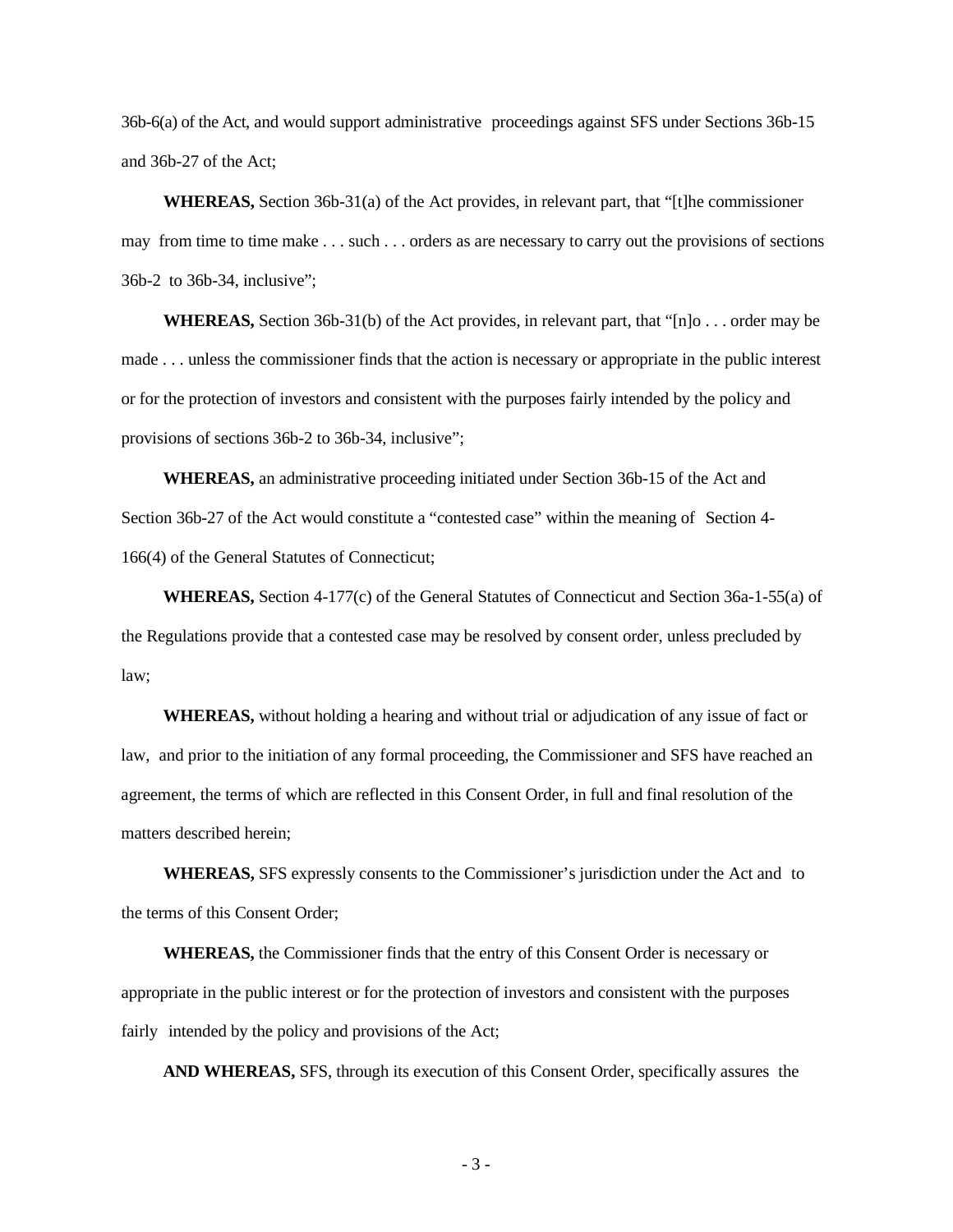Commissioner that the violation alleged in this Consent Order shall not occur in the future.

## **II. CONSENT TO WAIVER OF PROCEDURAL RIGHTS**

**WHEREAS,** SFS, through its execution of this Consent Order, voluntarily waives the

following rights:

- 1. To be afforded notice and an opportunity for a hearing within the meaning of Section 36b-15(f) of the Act, Sections 36b-27(a) and 36b-27(d)(2) of the Act and Section 4-177(a) of the General Statutes of Connecticut;
- 2. To present evidence and argument and to otherwise avail itself of Section 36b-15(f) of the Act, Sections  $36b-27(a)$  and  $36b-27(d)(2)$  of the Act and Section 4-177c(a) of the General Statutes of Connecticut;
- 3. To present its position in a hearing in which it is represented by counsel;
- 4. To have a written record of the hearing made and a written decision issued by a hearing officer; and
- 5. To seek judicial review of, or otherwise challenge or contest the matters described herein, including the validity of this Consent Order.

# **III. ACKNOWLEDGEMENT OF THE COMMISSIONER'S ALLEGATION**

**WHEREAS,** SFS, through its execution of this Consent Order, and without admitting or denying the Commissioner's allegations, acknowledges the following allegation of the Commissioner: From at least January 2009 to 2019, SFS violated Section 36b-6(a) of the Act by transacting business as a broker-dealer while unregistered.

**WHEREAS,** the Commissioner would have the authority to enter findings of fact and conclusions of law after granting SFS an opportunity for a hearing;

**AND WHEREAS**, SFS acknowledges the possible consequences of an administrative hearing and voluntarily agrees to consent to the entry of the sanctions described below.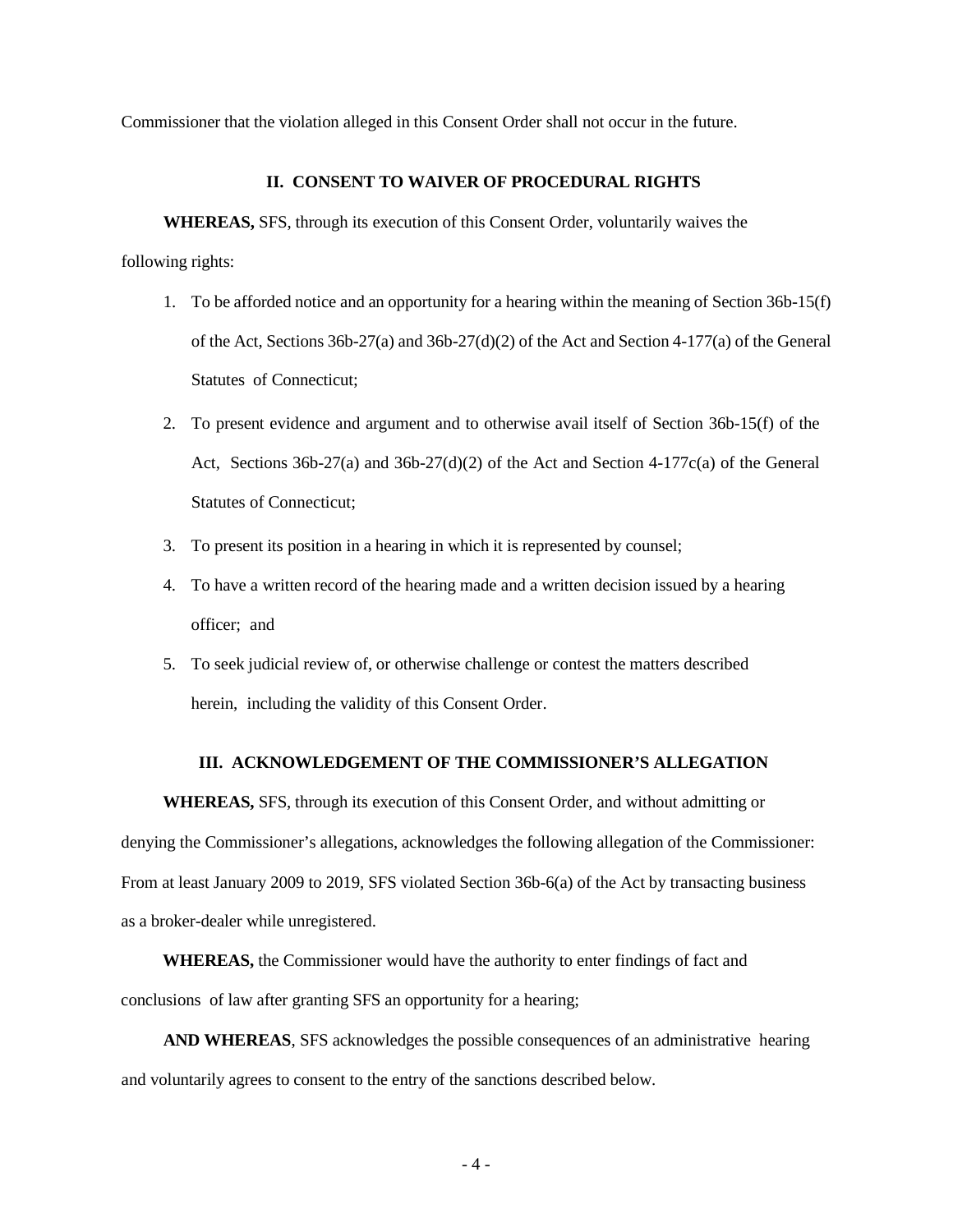# **IV. CONSENT TO ENTRY OF SANCTIONS**

**WHEREAS**, SFS, through its execution of this Consent Order, consents to the Commissioner's entry of an order imposing on it the following sanctions:

- 1. SFS, its representatives, agents, and employees shall cease and desist from engaging in conduct constituting or which would constitute a violation of the Act or any regulation, rule or order adopted or issued under the Act, either directly or through any person, organization or other device, including without limitation violating Section 36b-6(a) of the Act;
- 2. No later than ten days following the entry of this Consent Order by the Commissioner, SFS, directly or through its control affiliate, shall remit to the Department, by wire transfer, cashier's check, certified check or money order made payable to "Treasurer, State of Connecticut", the sum of fifty one thousand one hundred thirty six dollars (\$51,136), forty nine thousand two hundred ninety six dollars (\$49,296) of which shall constitute an administrative fine and one thousand eight hundred forty dollars (\$1,840) of which shall constitute reimbursement for past due registration fees;

# **CONSENT ORDER**

#### **NOW THEREFORE,** the Commissioner enters the following:

- 1. The Sanctions set forth above be and are hereby entered;
- 2. This Consent Order concludes the investigation by the Commissioner and any other action that the Commissioner could commence under the Act as it relates to the specific allegations herein contained, provided that the entry of this Consent Order by the Commissioner is without prejudice to the right of the Commissioner to take enforcement action against SFS and/or its affiliates and successors in interest based upon a violation of this Consent Order or the matters underlying its entry if the Commissioner determines that compliance with the terms herein is not being observed;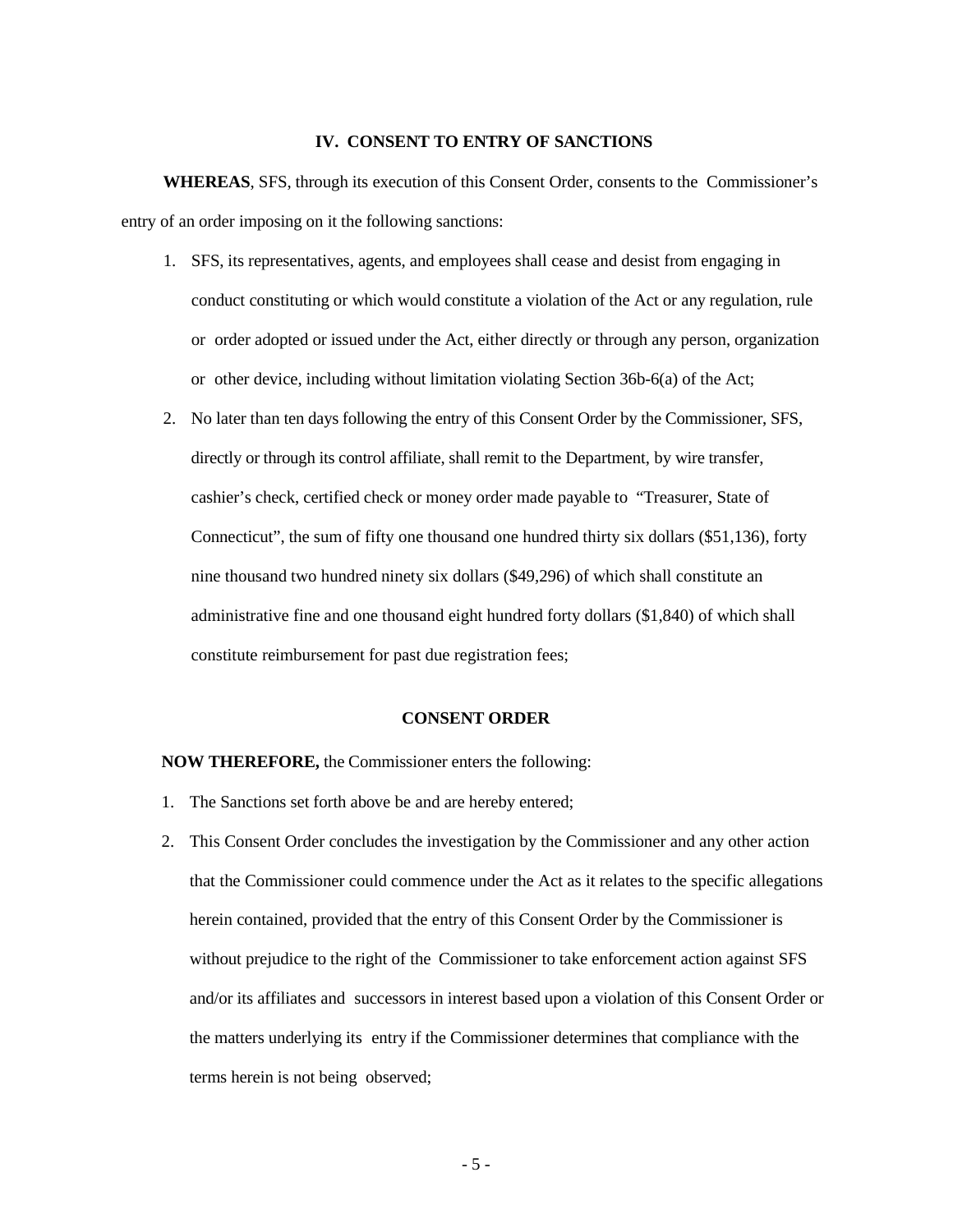- 3. Nothing in this Consent Order shall be construed as limiting the Commissioner's ability to take enforcement action against SFS and/or its affiliates and successors in interest based upon evidence of which the Division was unaware on the date hereof relating to a violation of the Act or any regulation or order under the Act;
- 4. SFS shall not take any action or make or permit to be made any public statement, including in regulatory filings, any proceeding in any forum or otherwise, denying, directly or indirectly, any allegation referenced in this Consent Order or create the impression that this Consent Order is without factual basis;
- 5. SFS shall not take any position in any proceeding brought by or on behalf of the Commissioner, or to which the Commissioner is a party, that is inconsistent with any part of this Consent Order. Nothing in this provision affects SFS' (i) testimonial obligations; or (ii) right to take a legal or factual position in litigation or other legal proceedings in which the Commissioner is not a party;
- 6. This Consent Order is not intended to form the basis for any disqualification from registration as a broker-dealer, investment adviser or issuer under the laws, rules and regulations of Connecticut, and waives any disqualification from relying upon the securities registration exemptions or safe harbor provisions to which SFS or any of its affiliates may be subject under the laws, rules and regulations of Connecticut;
- 7. Nothing in this Consent Order is intended to form the basis for any disqualification under the laws of any state, the District of Columbia, Puerto Rico or the U.S. Virgin Islands; under the rules or regulations of any securities or commodities regulator or self-regulatory organizations; or under the federal securities laws, including but not limited to, Section 3(a)(39) of the Securities Exchange Act of 1934, Regulation A and Rules 504 and 506 of Regulation D under the Securities Act of 1933 and Rule 503 of Regulation CF. Furthermore, nothing in this Consent Order is intended to form the basis for disqualification under FINRA rules prohibiting continuance in membership or disqualification under other SRO rules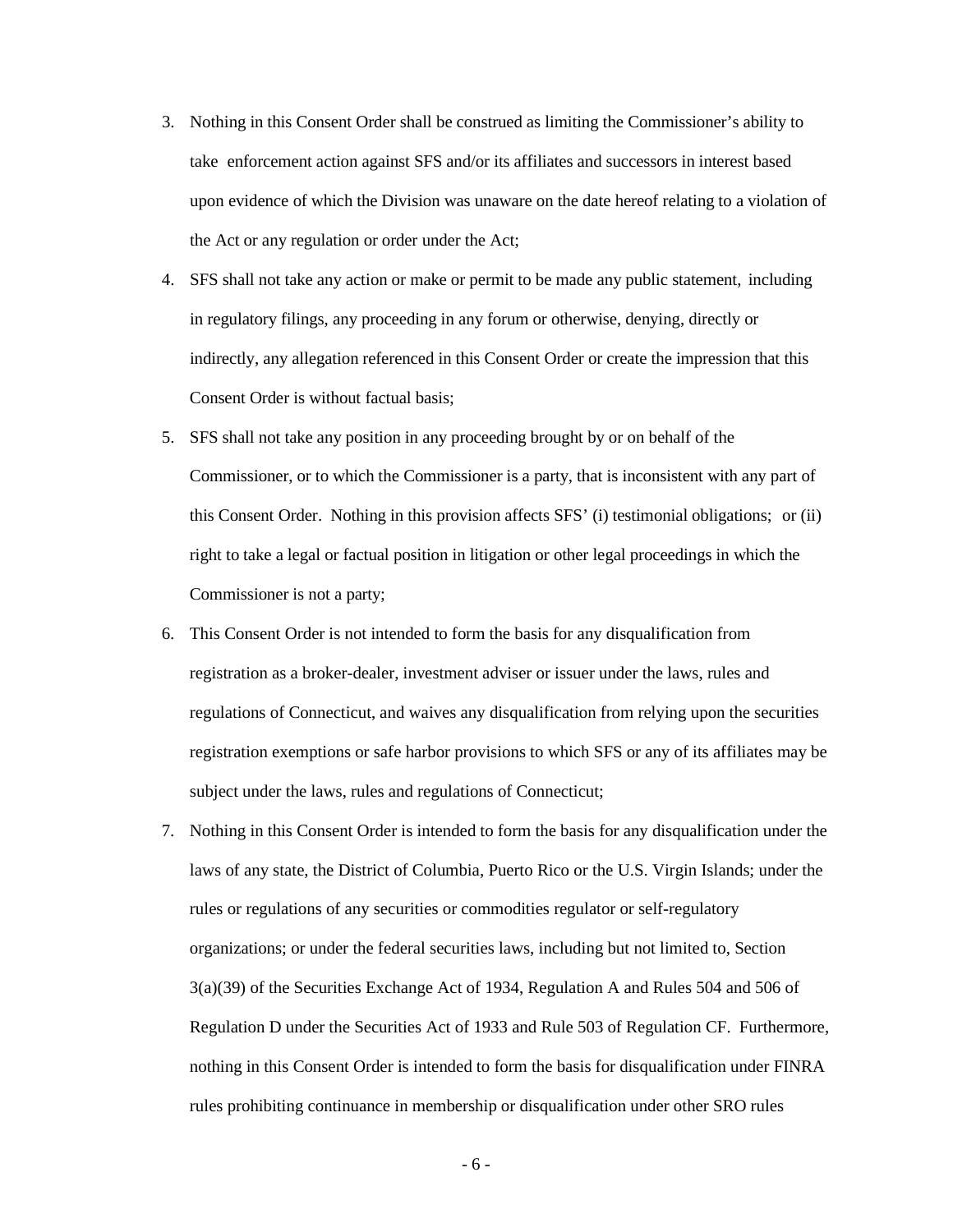prohibiting continuance in membership. This Consent Order is not intended to be a final order based upon violations of any Connecticut statute, rule or regulation that prohibits fraudulent, manipulative or deceptive conduct;

- 8. Except in an action by the Commissioner to enforce the obligations in this Consent Order, this Consent Order is not intended to be deemed or used as (a) an admission of, or evidence of, the validity of any alleged wrongdoing or liability; or (b) an admission of, or evidence of, any such alleged fault or omission of SFS in any civil, criminal, arbitration or administrative proceeding in any court, administrative agency or other tribunal;
- 9. This Consent Order is not intended to state or imply willful, reckless or fraudulent conduct by SFS or its affiliates, directors, officers, employees, associated persons or agents;
- 10. Effective upon the entry of this Consent Order and the payment of those sums described in paragraph 2 of Part IV of this Consent Order, the name of "Solium Financial Services LLC" shall be entered on the Register of Broker-dealers pursuant to Section 36b-8 of the Act; and
- 11. This Consent Order shall become final when entered.

So ordered at Hartford, Connecticut \_\_\_\_\_/s/\_\_\_\_\_\_\_\_\_\_\_\_\_\_\_\_ this 21st day of February 2020. Jorge L. Perez

Banking Commissioner